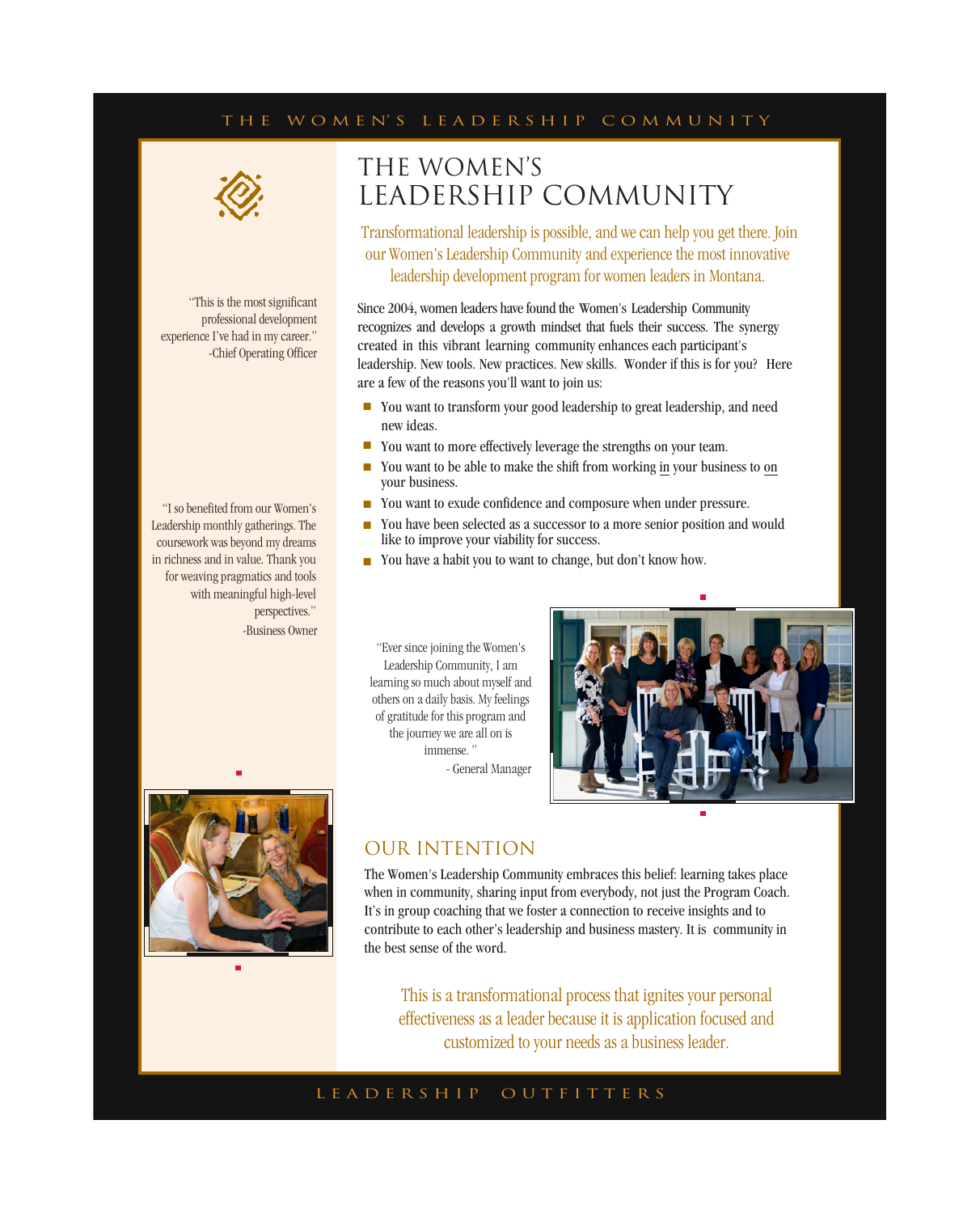### T H E W O M E N' S L E A D E R S H I P C O M M U N I T Y



"It has been the most helpful group I have participated in regarding my ability to provide meaningful leadership at my company." -President

### **OUTCOMES**

Through this community of learning, you'll discover new distinctions about leading and influencing. This includes developing your self-awareness so you manage yourself differently and master the following outcomes:

- 13 leadership applications from your Insights Discovery Profile
- Develop your authenticity, the Soul of Leadership
- Build a foundation of EQ, the Heart of Leadership
- Understand and apply the neuro-science behind emotions and behavior
- Learn coaching tips to boost your leadership prowess, the Path of Accountability
- Master how to lead change, the Path of Agile Leadership
- Learn the language of leadership, the Path of Influence

You'll share insights. You'll share experiences. You'll conduct live problem solving and develop long-lasting relationships built on mutal respect and fun.

### PROGRAM COMPONENTS:

| 9 Monthly Sessions                             | Month one features one full day, 8:30 a.m.-5:00 p.m., to<br>develop the community of leaders.<br>Each of the following eight months features one 6.5-hour<br>m.<br>session from 9:30 a.m.-4:00 p.m., including lunch<br>• During months 2, 4, 6, and 8, learn leadership tools,<br>practices, processes, and skills.<br>• During months 3, 5, 7, and 9, discuss your application<br>of the learning in group coaching.<br>• The learning covers 5 powerful leadership practices. |
|------------------------------------------------|----------------------------------------------------------------------------------------------------------------------------------------------------------------------------------------------------------------------------------------------------------------------------------------------------------------------------------------------------------------------------------------------------------------------------------------------------------------------------------|
| 8 90-minute<br>Partner Meetings                | You and another woman will meet between each monthly<br>session to discuss a homework assignment.<br>These 90-minute meetings enable you to continue your dia-<br>m.<br>logue on leadership, discussing the impact of how you have<br>applied what you are learning.<br>Partners rotate each month, so you get to work with<br>everyone in the group.                                                                                                                            |
| 2-hour<br>Final Individual<br>Coaching Session | This is your meeting with the Program Coach to chart<br>a future plan for yourself, using all the skills, practices and<br>tools you have learned.<br>This goal setting and action planning coaching session<br>insures your continued development, mapping out how you<br>can sustain success, changes, and insights.                                                                                                                                                           |

You'll receive over 74 hours of learning, growing, and developing through this unique, peer-to-peer group coaching experience.

#### L E A D E R S H I P O U T F I T T E R S

"You learn so much about each other and let's face it, women discussing real issues we all experience, leads to incredible discussions. Anyone looking to become better at leading, loving, guiding, and succeeding, do this." -Business Owner

"I've learned to trust myself more. I'm the only one holding me back. I'm getting stronger and more confident in my leadership and influence." - Business Owner

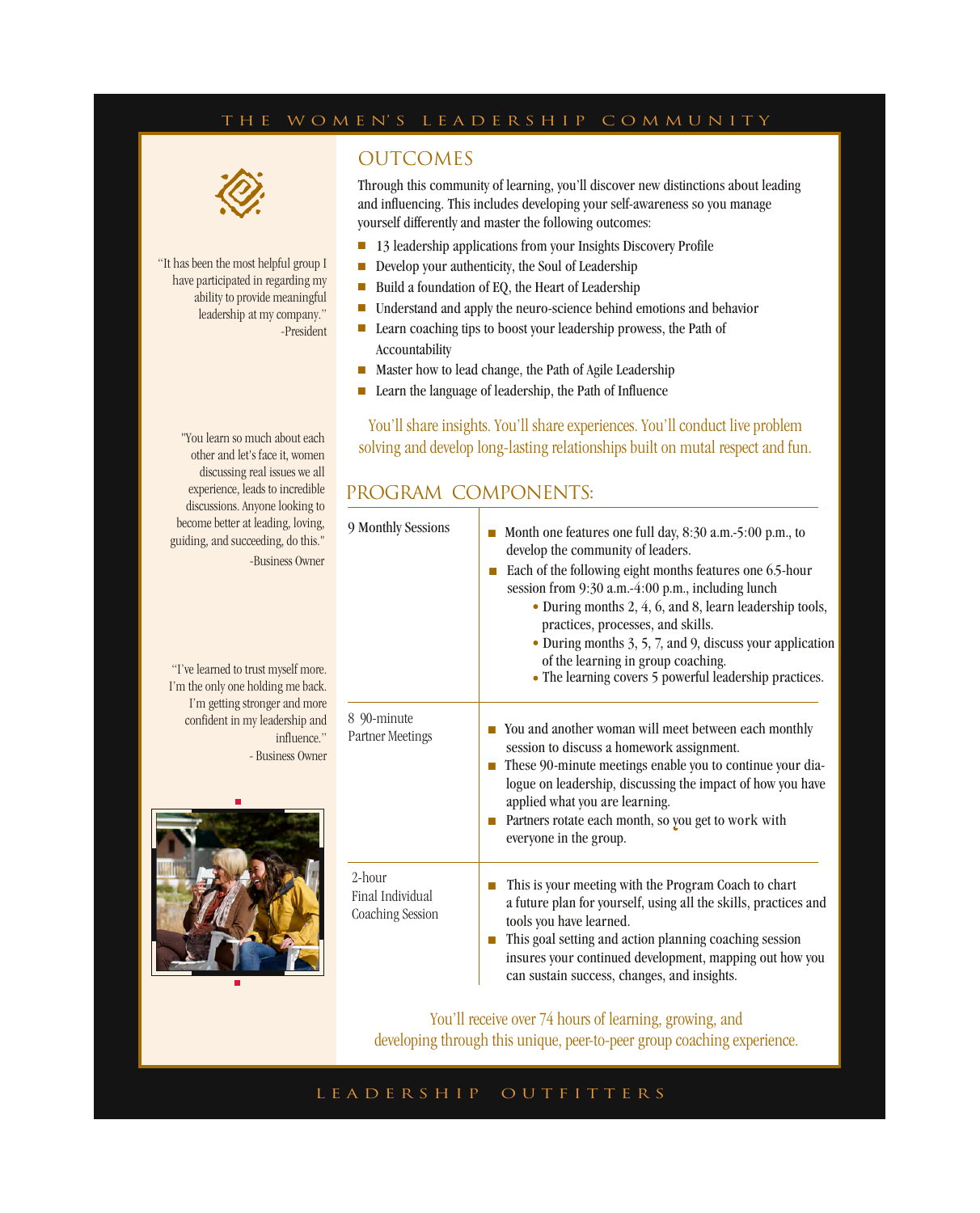### T H E W O M E N' S L E A D E R S H I P C O M M U N I T Y



"I met strong, wonderful women who showed me that leadership is more about being genuine than being perfect. In a nutshell, it gave depth to my leadership." -Director

### IDEAL PARTICIPANTS ARE THOSE WOMEN WHO:

- Are in leadership positions.
- Enjoy learning with a small group of fellow leaders in a community of trust.
- Want to reach a new level of leadership effectiveness and influence.
- Want to find out how they get in their own way unconsciously, and change that.
- Realize they may contribute to the breakdowns and miscommunication that occurs, and are willing to look at themselves to understand how that happens.



### SCHEDULE:

TIMING WHAT IS COVERED Session #1: January , 2019 8:30 a.m.-5:00 p.m. Session #2: February, 2019 9:30 a.m.-4:00 p.m. Session #3: March , 2019 9:30 a.m.-4:00 p.m. Session #4: April , 2019 9:30 a.m.-4:00 p.m. Session #5: May , 2019 9:30 a.m.-4:00 p.m. Session #6: June , 2019 9:30 a.m.-4:00 p.m. Session #7: July , 2019 9:30 a.m.-4:00 p.m. Session #8: August , 2019 9:30 a.m.-4:00 p.m. Session #9: September, 2019 9:30 a.m.-4:00 p.m. Authenticity and Self-Awareness: The Soul of Authentic Leadership Emotional Fitness Skills: The Heart of Leadership Applications and Group Coaching: The Path of Personal Accountability Language of Leaders: The Path of Influential Leadership Leading Change: The Path of Agile Leadership Courageous Action: The Energy of Leadership Applications and Group Coaching Applications and Group Coaching Applications and Group Coaching 2-hour Individual Final Coaching Session Develop goals with plans to take you forward and sustain what you have learned

"I have different conversations with people these days. I allow myself to be real and vulnerable, and find that it creates space for others to be more authentic in their communications. I'm also much more courageous than I used to be." -Vice President

"This experience has been one of the most enlightening moments in my career." -Director



L E A D E R S H I P O U T F I T T E R S